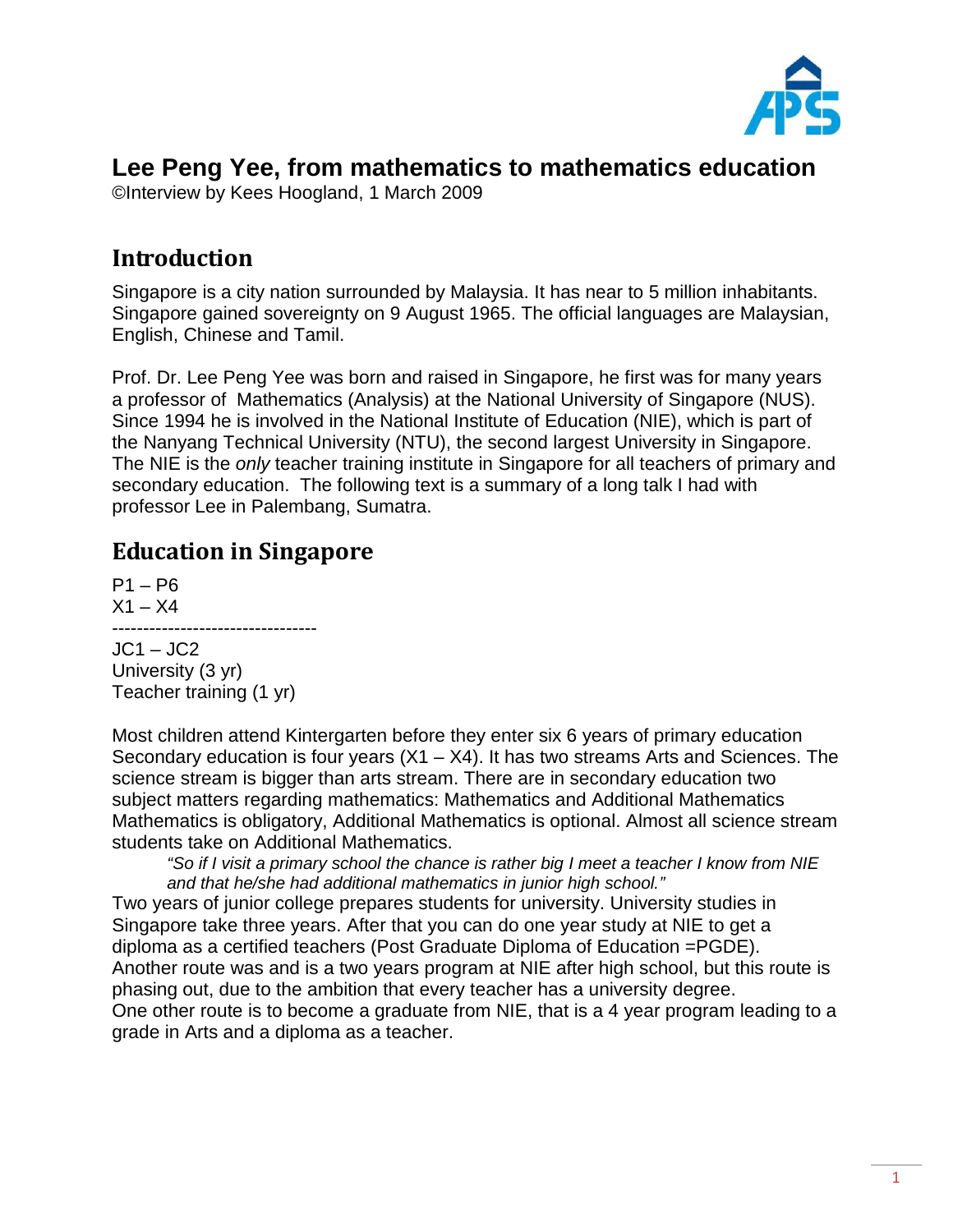

# **Mathematics education**

Mathematics in primary education P1 – P6 is called Mathematics. The instruction language in Singapore is English.

The national curriculum is called the syllabus. There are syllabi for grades 1 to 4 and one for grade 5/6. At the end of grades 3,4,5,6 there is a national examination (was twice a year from grade 1 to 6).

*"Having 10 years of obligatory education and 10 years of obligatory mathematics creates problems with students with different abilities. So the math-syllabus is the most differentiated compared to other subject matters. We do not want a whole lot of drop outs."*

In P6 the differentiation starts: there is mathematics and mathematics foundation, which is just a lesser program. The differentiation goes on in all the syllabi in X1 thru X4.

# **Content of mathematics**

Regarding mastering the operations the use of the "model method" is widely used and also "strongly forced to use".

The model method uses a visual representation of operations (also fractions, decimal and ratio). It imprints the visual "geometrical" equivalent of the "algebraic " operation. It facilitates problem solving.

"Did *we do prove it worked? Yes. Everyday."* (Lee smiles)

An example:

<http://www.teach-kids-math-by-model-method.com/>



Next to that the curriculum dictates to connect the mathematics with societal demands and modern insights.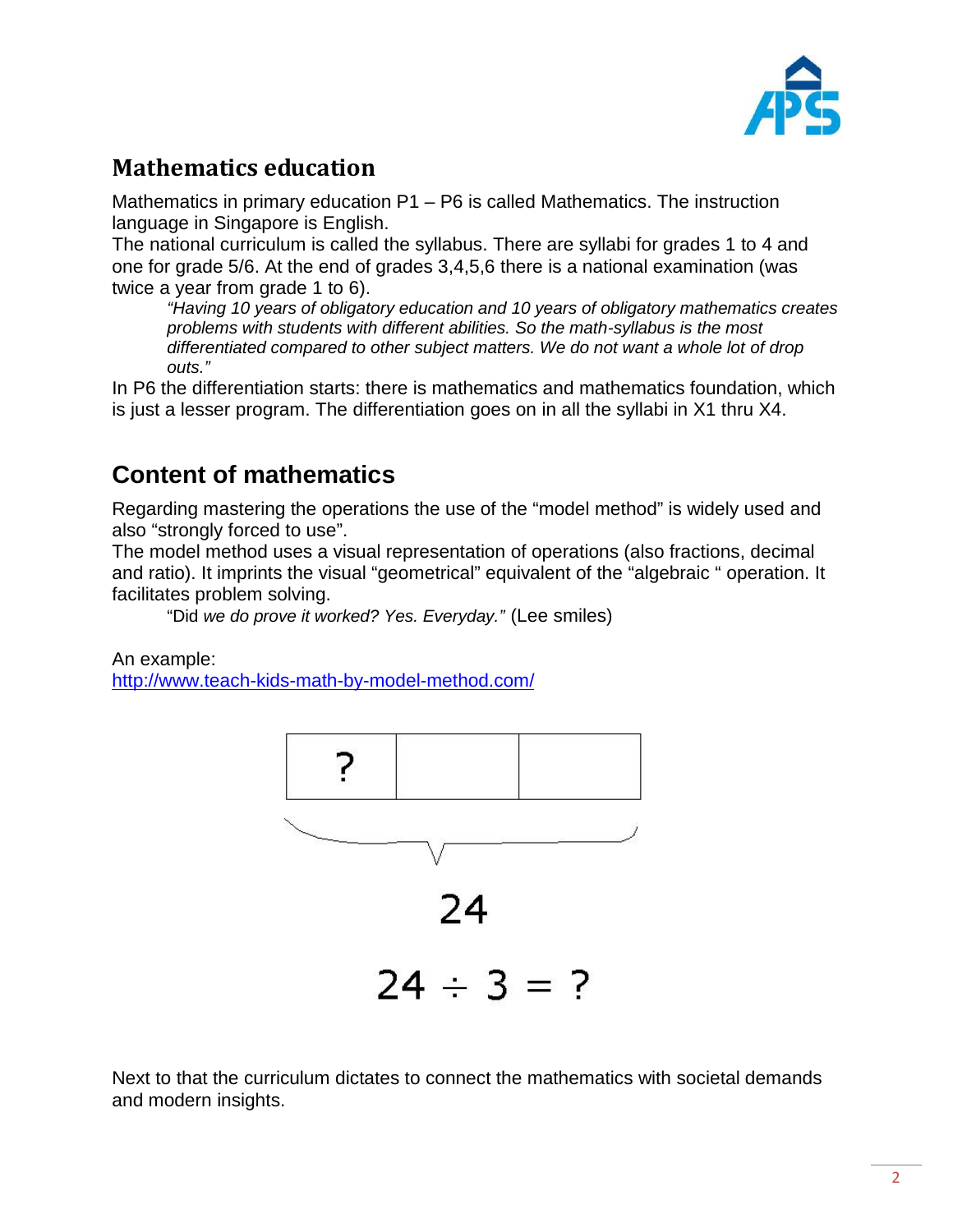

These basics of the curriculum have not changed much over the decades. We keep a rigorous approach to this method. But every ten year we update the curriculum to keep the good things and add modern insights and societal demands.

Even if there is no direct need for a change, we modernize it to "shake up the tree". The effect is that teachers go to in-service teacher training again, publishers make new editions of schoolbooks and there is media attention for education.

*"Mind you: if something must be added, some other thing MUST go. Overcrowded curricula are never working to gain some depth."*

In 1981 the primary mathematics series was published with the "model-method". In 1991 the number of topics was reduced and problem solving was added. In 1999 the content in the curriculum was reduced further in order to provide room for teachers to implement key initiatives (namely the infusing of thinking skills and integrating the use of Information Technology in lessons and the delivery of the National Education messages). Curriculum content were reduced by up to 30% for most subjects.

The content removed or reduced from the subject syllabuses includes the following:

- Concepts or skills which are not fundamental to the essence of the subject studied or which rely on plain recall;
- Content which overlaps with that taught at other levels in the same subject or with what is taught in other subjects;
- Content which focuses on technical details rather than conceptual understanding and is no longer relevant in the Singapore context or in real world practice; Content which is too difficult or abstract for the intended level.

One of the major chapters removed from Primary Mathematics (Second Edition) was "Division of Fractions".

In 2004 was the last review of the syllabi was in 2004, to be implemented in 2006 and 2007, starting in X1 and X3. Mathematics will be more activity based and contextual. And calculators are introduced earlier in primary education (grade 5) and graphic calculators in secondary education.

Reviews come about through a series of committees that get smaller and smaller. In the committees are representatives of the Ministry of Education, Teachers, Mathematicians, Mathematics Educators, Parents, etc..

*"When you look at the website of NIE of MoE, you can only see what already is going out. It is more interesting to see what is getting in."*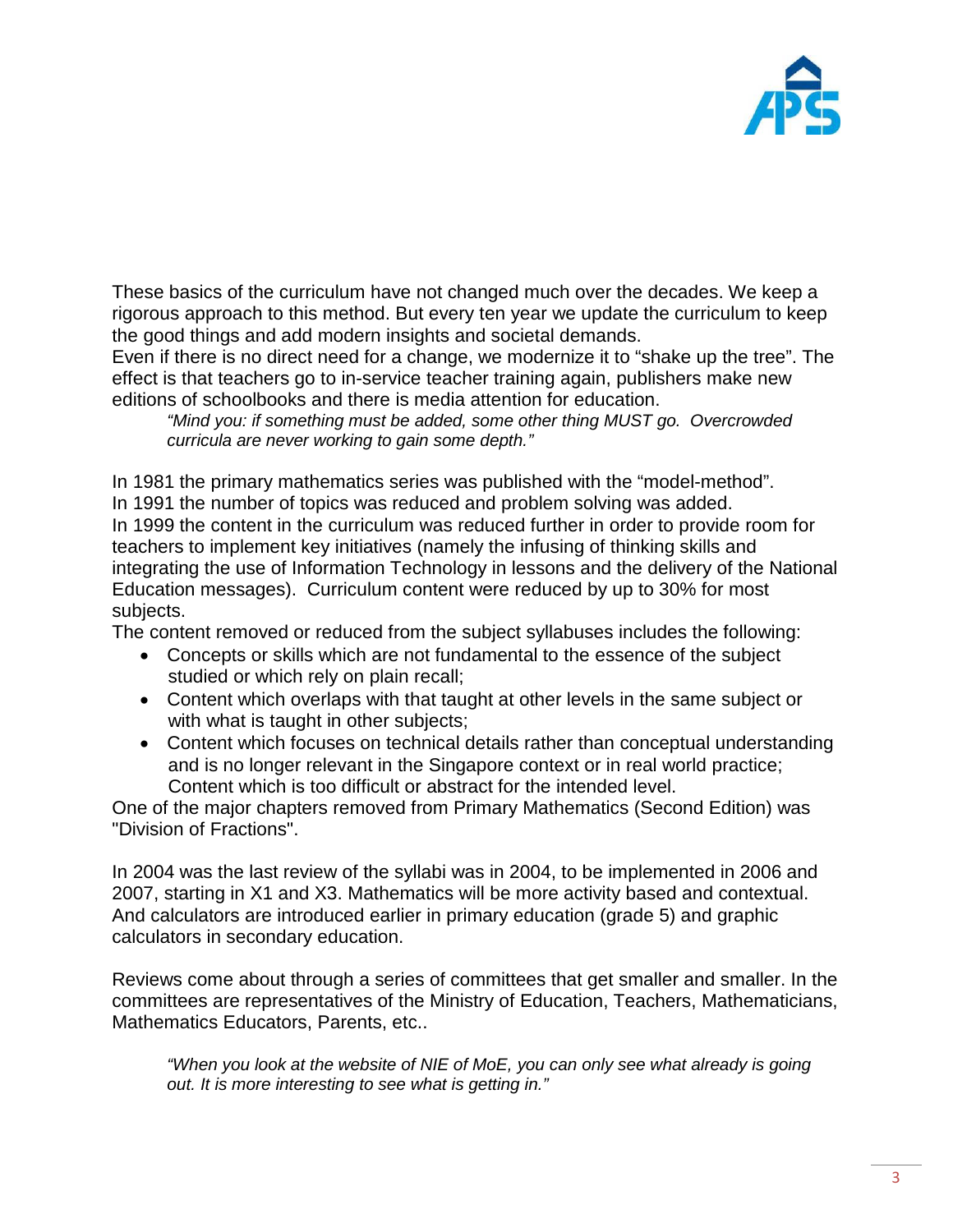

*"Another trend is downplaying the testing, too much teaching time is spend on testing. We consider a "through train" for primary education: 1 exam only in 6 year and next to that school exams. No national exams any more in P1 and P2."*

#### **More detailed remarks**

*In the last ten year a serious shift as made in notations especially in subtraction and division. An example:*

*Away from the standard algorithms we gave more attention to number bonds, like: 15 = 10 + 5*

*15 = 7 + 8*

*Why we did that? Many complaints over the old way of doing it, and some new insights to be tried. Most teachers pick this up very easily, others resist it and hold on to their own tradition.*

*We want the students to have more intelligent strategies, p.e. for 6 x 24 We encourage teachers to focus on intelligent strategies, but it depends on the teachers. Some do not buy the idea, because they learned it a different way.*

*Algebra has been on and off in the syllabus of primary education. Latest there is a module of pre-algebra, or algebraic thinking: describe some processes with a formula or a graph (no manipulation).*

*The use of the calculator has now (2008/2009) been starting to be used in grade P5 and P6.*

*Next to modern insights we also hold on to a rigorous approach of practicing. Problem solving is ok, but you have to be fluent in basic facts. But students need more than training only. The buildup of a student for live is more than academic skills.*

*In the new curriculum points can be gained by extra activities, integrated tasks. There is a standard for "National Education": things to be learned next to the subject matter, that must be integrated in the lessons of the original subject matters, sometimes up to 30%.*

The last proposed changes are from the Primary Education Review and Implementation Committee (PERI). For more detailed information see <http://www.moe.gov.sg/initiatives/peri/>

The key factors in that proposal are:

### **1. Balancing knowledge with skills and values, through**

- 1. More engaging teaching methods
- 2. New Programme for Active Learning (PAL)
- 3. Holistic assessment to support learning
- **2. Providing more resources for a quality primary education, by**
	- 1. Investing in a quality teaching force
	- 2. Enhancing infrastructure